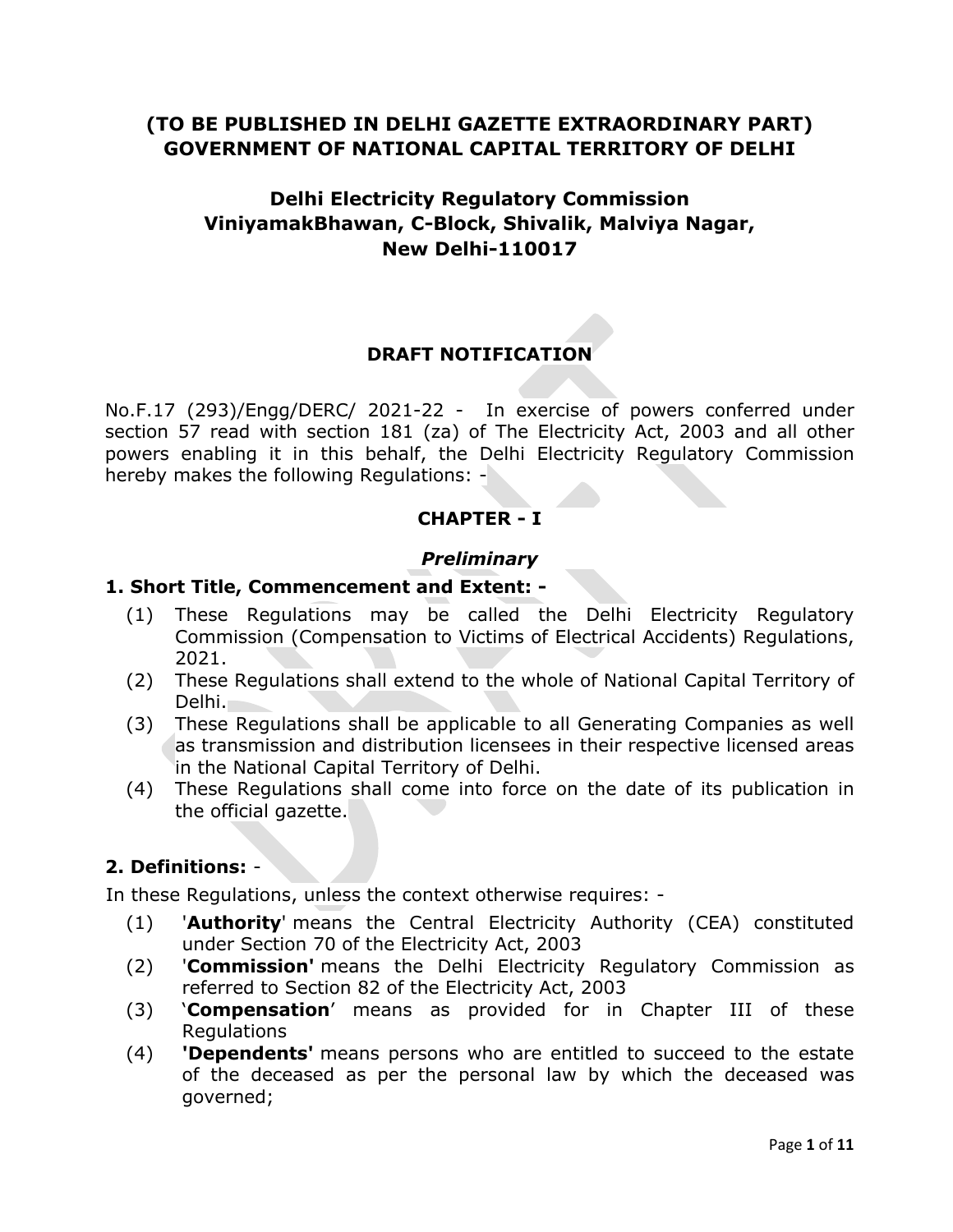- (5) **'Grievous hurt'** means grievous hurt as defined in Section 320 of the Indian Penal Code, Central Act XLV of 1860;
- (6) **'Hurt**' means hurt as defined in Section 319 of the Indian Penal Code, Central Act XLV of 1860;
- **(7) 'Injury'** means any physical harm done to a person, animal or a bird by an electrical accident.
- (8) **'Licensee'** means a person who has been granted a license under Section 14 of the Electricity Act 2003, including a deemed licensee under the said provision;
- (9) '**Victim'** means the person affected for loss of human or animal or bird life or injury to person(s) or animals or birds in consequence to electrical accident.

## **3. Interpretations: -**

- (1) These Regulations shall be interpreted and implemented in a manner not inconsistent with the provisions of the Act and the Rules and Regulations made there under:
- (2) Unless the context otherwise requires, words or expressions occurring in these Regulations and not defined herein but defined in the Electricity Act, 2003 or 'Delhi Electricity Regulatory Commission (Supply Code and Performance Standards) Regulations, 2017', shall bear the same meaning as ascribed therein and in absence thereof, the meaning as commonly understood in the Electricity Supply Industry.

## **CHAPTER-II**

## *Standards of Performance*

#### **4. Safety Standards: -**

- (1) The works of Generating Companies and the licensees shall be so installed, constructed, maintained or operated or used as to protect the public (including the persons engaged in the generation, transmission or distribution or trading), animals and birds from dangers of electric shock arising out of the generation, transmission or distribution of electricity.
- (2) The Generating Companies and the licensees shall comply with all the mandatory safety requirements and take all necessary measures to protect person(s), animals and birds from injury by reason of contact with, or proximity of, or by reason of the defective or dangerous condition of any appliance or apparatus used in the generation, transmission, distribution, supply of use of energy.
- (3) The Generating Companies and the licensees shall strictly comply with the Central Electricity Authority (Measures relating to Safety and Electric Supply)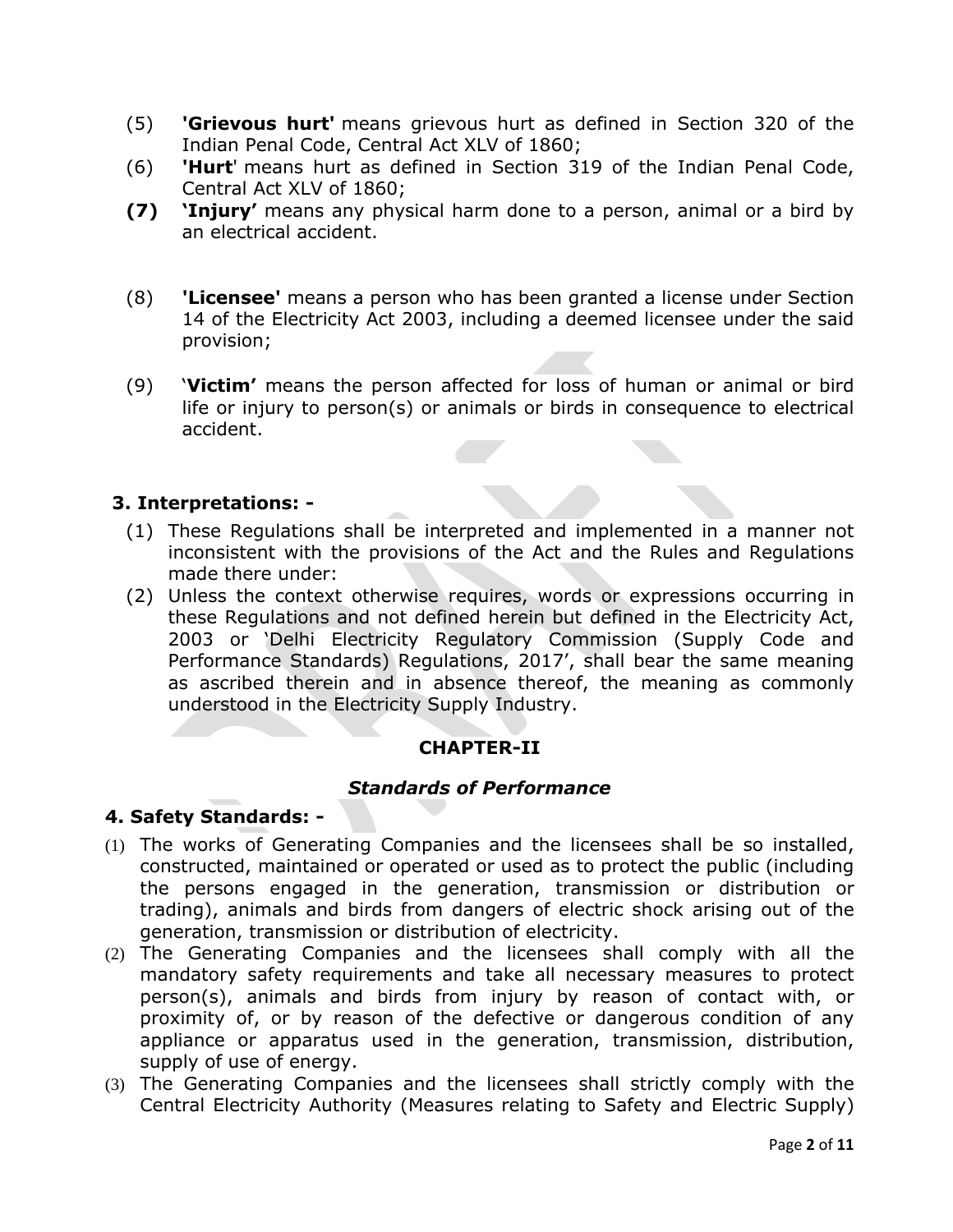Regulations, 2010 as amended from time to time and any further suitable measures that may be specified by the Authority under Section 53 (a) and (b), Section 73 (c) and Regulations notified by Authority under Section 177 (2) (b) of the Electricity Act, 2003.

## **5. Liability for compensation: -**

- (1) The Generating Companies and the licensees, failing to meet the standards of performance specified in Regulation 4 above shall be liable to pay compensation as specified in Regulation (6) of these Regulations for loss of human or animal or birdlife or injury to person(s) or animals or birds in consequence of an electrical accident.
- (2) Whether or not there has been any wrongful act, omission, rashness, neglect or default on the part of the licensee and generating companies as the case may be as would entitle the person affected, to maintain a civil action for recovery of any damages or compensation or maintain a prosecution for invoking criminal liability in respect thereof, the licensee and generating companies as the case may be shall, notwithstanding anything contained in any other law in force, be liable to pay compensation to such extent as specified in these Regulations, if an electrical accident occurs, resulting in loss of human or animal or bird life or injury to person(s) or animals unless the electrical accident primarily was not due to the failure of the licensee or generating companies, as the case may be, to meet the standards of performance but was a direct or proximate result of intervention of some other extraneous reason or cause.
- (3) The compensation once determined shall be paid within the time limit specified in these Regulations to the beneficiary by the licensee or generating company, as the case may be.
- (4) The compensation paid to the victim/beneficiary shall not be pass through/recoverable in the Aggregate Revenue Requirement of the Utilities.
- (5) The compensation shall not be paid for injury or damage or loss of life occurring out of irresponsible act on the part of the victim or his employer/ owner.
- (6) If the loss of human life is due to suicide or homicide or injury to a human life is due to an attempt to commit suicide or homicide, the licensee and generating companies as the case may be, shall not be liable to pay any compensation for the same under these Regulations.

## **CHAPTER - III**

#### *Compensation*

## **6. Quantum of compensation: -**

- (1) The compensation payable for loss of human life as a result of an electrical accident shall be Rupees 5,00,000/-per person.
- (2) A sum of Rupees 5,00,000/-per person in case of more than 60% disability and Rupees 1,00,000/-per person in case of disability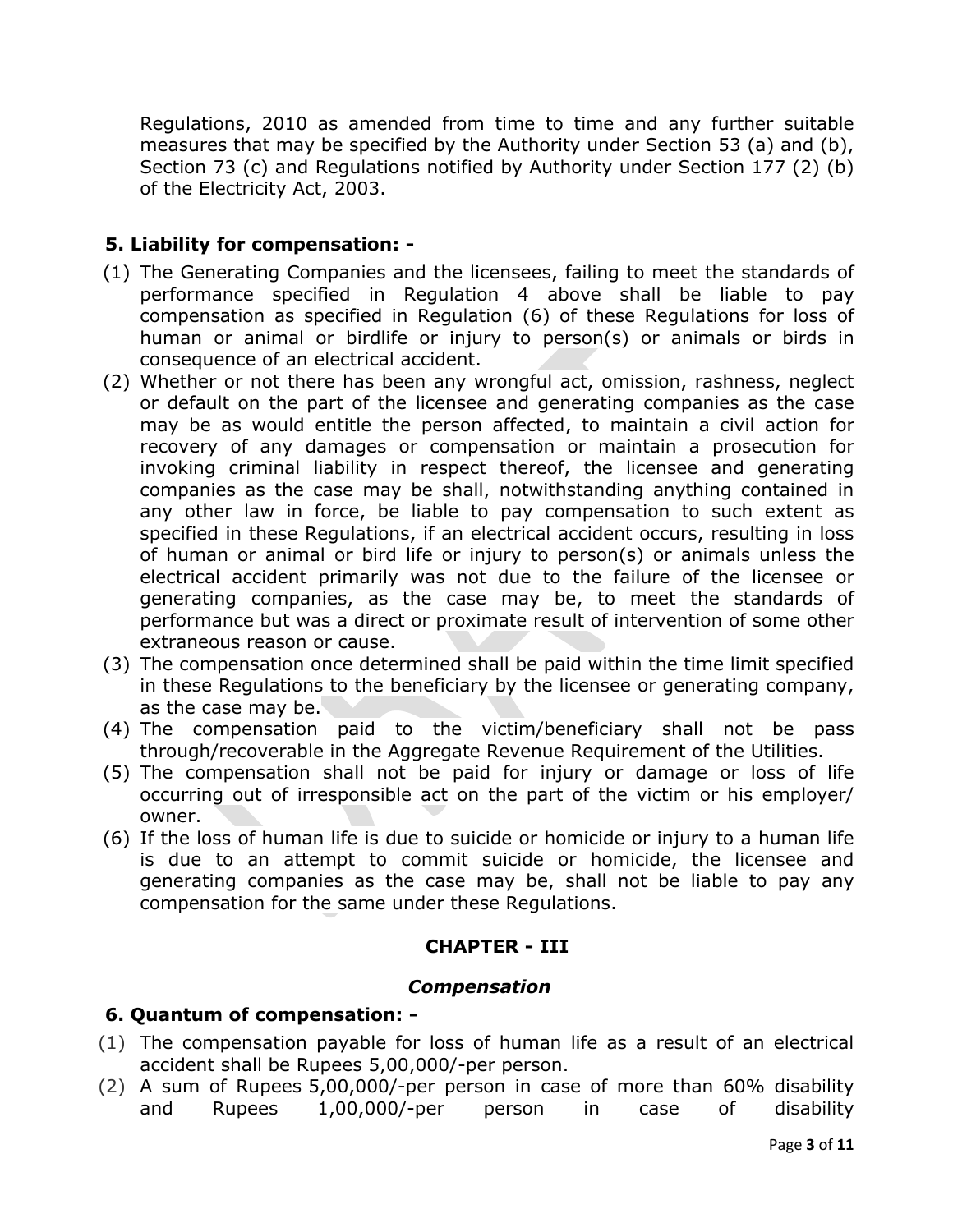between 40% and 60% shall be paid as compensation for electric accidents. The amount of compensation will be payable on the certificate with regard to percentage of disability issued by the civil surgeon of the respective area.

- (3) A sum of Rupees 25,000/-per person requiring hospitalization for more than a week and Rs.10,000/-per person requiring hospitalization for less than a week shall be paid subject to production of Govt. Hospital/Hospital approved under CGHS bills dully certified by the concerned hospitals.
- (4) The compensation payable for loss of animal life as a result of an electrical accident shall be payable at the following rates: -

## **(a) Milch Animals**-

- (i) **Rs** 50,000**/-**Buffalo/Cow/Camel/Yak etc.
- (ii) **Rs.** 5,000**/-**Sheep/Goat/Pig etc.

## **(b) Draught animals-**

- (i) **Rs** 25,000/- Camel/ horse/ bullock, etc.
- (ii) **Rs.** 15,000/- Calf/ Donkey/ Pony/ Mule, etc.

The assistance may be restricted for the actual loss of economically productive animals and shall be subject to a ceiling of 3 large milch animal or 30 small milch animals or 3 large draught animal or 6 small draught animals per household irrespective of whether a household has lost a larger number of animals. The loss is to be certified by the Competent Authority designated by the State Government.

 $\sim$ 

**(c) Poultry.** - Poultry **@** 50**/-** per bird subject to a ceiling of assistance of **Rs.**  1,000/- per beneficiary household.

## **7. Other rights and remedies unaffected: -**

The right of any person to claim compensation as above shall not affect the right of any such person to recover the compensation payable under any other law for the time being in force, but the amount paid as compensation under these Regulations shall be duly given credit to in any such compensation payable under any such statutory or civil or other liability.

## **8. Contracts/ Schemes/Insurance/ Unaffected: -**

The right of any person to otherwise claim compensation under any contract or scheme providing for payment of compensation for death or personal injury or any sum payable under any policy of insurance shall remain unaffected by any payment of any sum made under these Regulations.

## **9. Periodical revision of the quantum of compensation: -**

The Commission may, in consultation with the licensees, generating companies and the State Government and for reasons to be recorded in writing, enhance the limit of compensation specified above at any time, by a special order.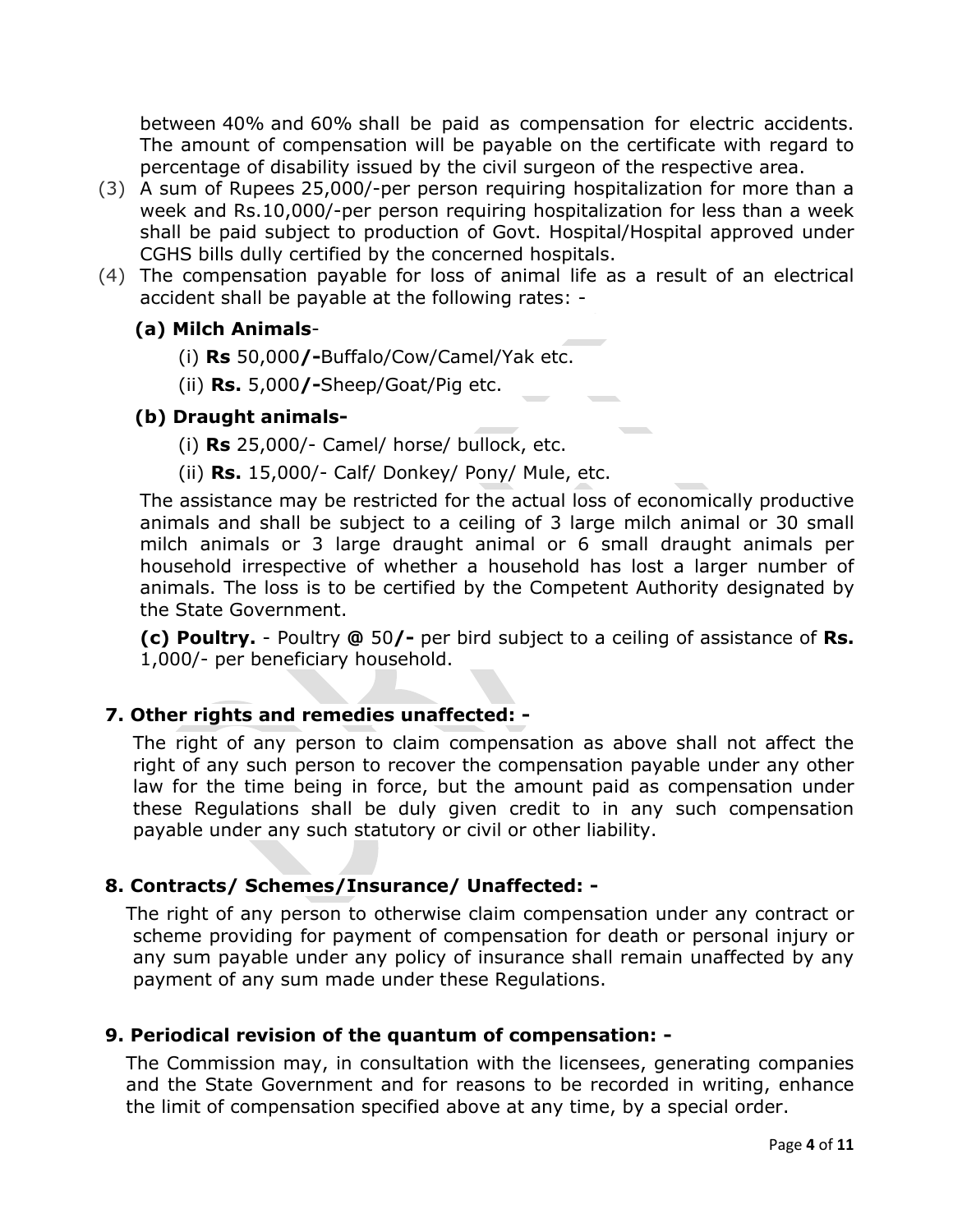## **CHAPTER-IV**

#### *Procedure*

### **10. Occurrence report of an Electrical Accident: -**

- (1) In addition to an independent intimation of accident, the Junior Electrical Engineer or the Assistant Electrical Engineer or the Executive Engineer or their equivalent engineer of the licensee or generating company shall send a report under proper receipt through a special messenger to the Electrical Inspector of the concerned area and to the concerned authority of the licensee or generating company, as the case may be, forthwith on the occurrence of an electrical accident in the form set out in Annexure-I to these Regulations so as to reach the said Electrical Inspector and the concerned authority within twenty four hours of the electrical accident.
- (2) A person who is affected by the occurrence of an electrical accident may inform the matter to the Generating companies or the Licensee and/or to the Electrical Inspector.
- (3) The records of all such electrical accidents shall be maintained along with the enquiry report prepared under Regulation 11 and investigation report of the Chief Electrical Inspector.
- (4) The details such as name, address, telephone number of the electrical inspector, details of the concerned Authority and the forms prescribed under these Regulations shall be uploaded by the Generating companies or the Licensee as the case may be on their website.

## **11. Enquiry Report and Final Orders: -**

- (1) The Electrical Inspector shall, within 30 days from the receipt of a report of an electrical accident, submit a detailed report through Chief Electrical Inspector to the concerned authority of the licensee/generating company, after conducting a detailed enquiry of the said accident.
- (2) The concerned authority of the licensee/generating company may thereupon pass final orders determining the quantum of compensation payable and the persons entitled to the same, namely the dependents of the deceased person or the injured person or the owner of the animal, or the other bird as the case may be: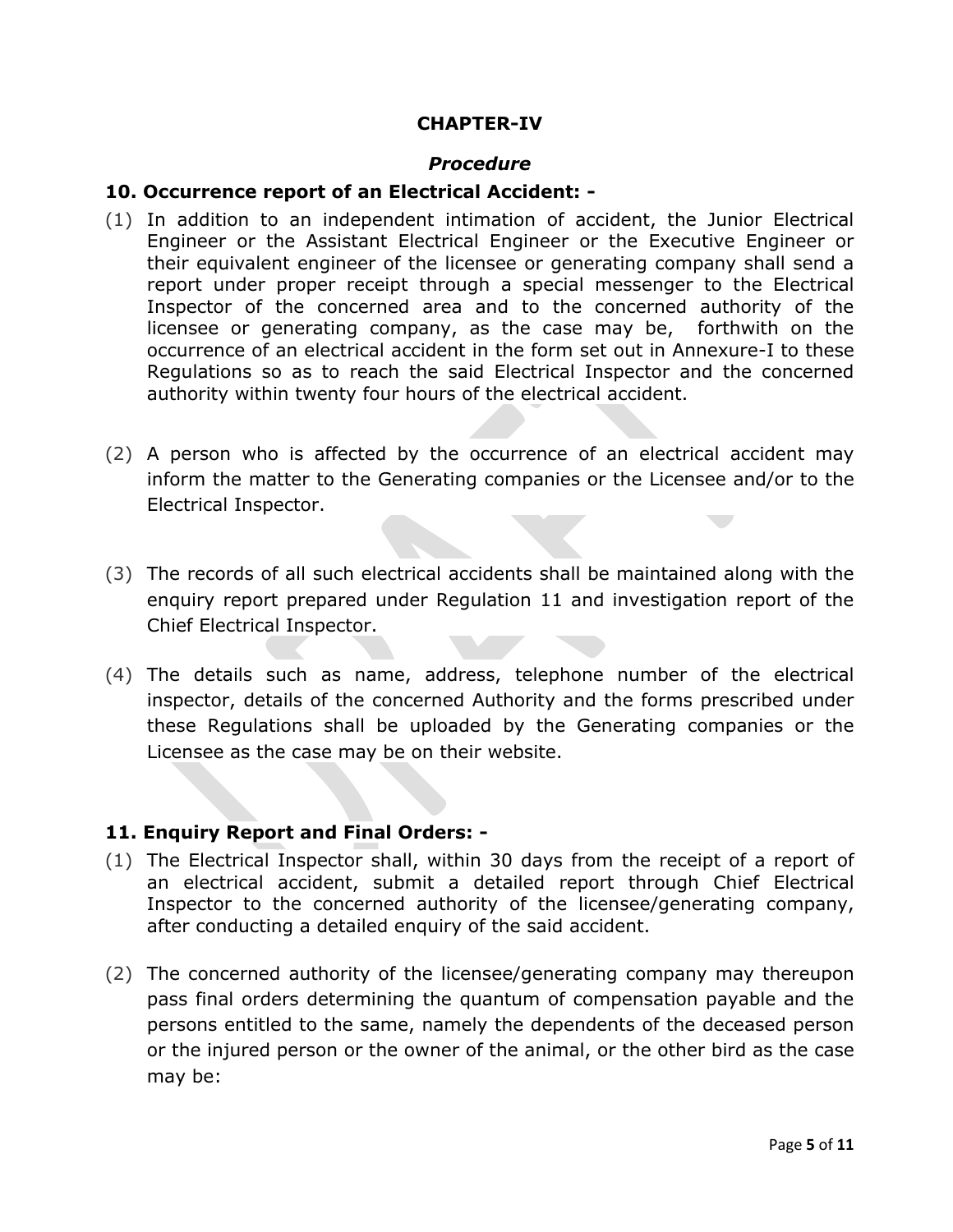Provided that the concerned authority of the licensee shall, for evaluation of various disabilities and procedure for certification of disabilities, follow the State Government Guidelines on such matters:

Provided further that the concerned authority shall pass appropriate orders within 30 days of receipt of the enquiry report from the Electrical Inspector.

- (3) Notwithstanding above, the dependents of a person who died in an electrical accident or a person affected by the injury caused to himself or an animal, are at liberty to make a claim for compensation in the form set out in Annexure-II to these Regulations presented in person or sending by post to the concerned authority of the licensee/ generating company who shall determine the compensation, if payable, in accordance with these Regulations.
- (4) The records of all such electrical accidents along with enquiry report shall be maintained by the generating Company/ licensees.

#### **12. Communication of the Final Order: -**

The Generating Company and the licensee shall communicate a copy of the final orders passed by it on any claim for compensation arising out of an electrical accident to the claimants and the persons entitled within seven days of the passing of any such order.

#### **13. Payment of Compensation: -**

The compensation shall be paid to the persons entitled to receive the compensation amount within fifteen days from the date of the final orders of the concerned authority.

#### **14. Dispute Resolution Proceedure -**

If the claimant or the person entitled is aggrieved with regard to entitlement of compensation or quantum of compensation in accordance with these Regulations or non-redressal of his grievance, the claimant may file an application before the Consumer Grievances Redressal Forum in accordance with Delhi Electricity Regulatory Commission (Forum for Redressal of Grievances of the Consumers and Ombudsman) Regulations, 2018 as amended from time to time. Any person, who is aggrieved by non-redressal of his grievances or dispute or aggrieved by the order of the Forum may make a representation to Ombudsman for the redressal of grievances in accordance with Delhi Electricity Regulatory Commission (Forum for Redressal of Grievances of the Consumers and Ombudsman) Regulations, 2018 as amended from time to time.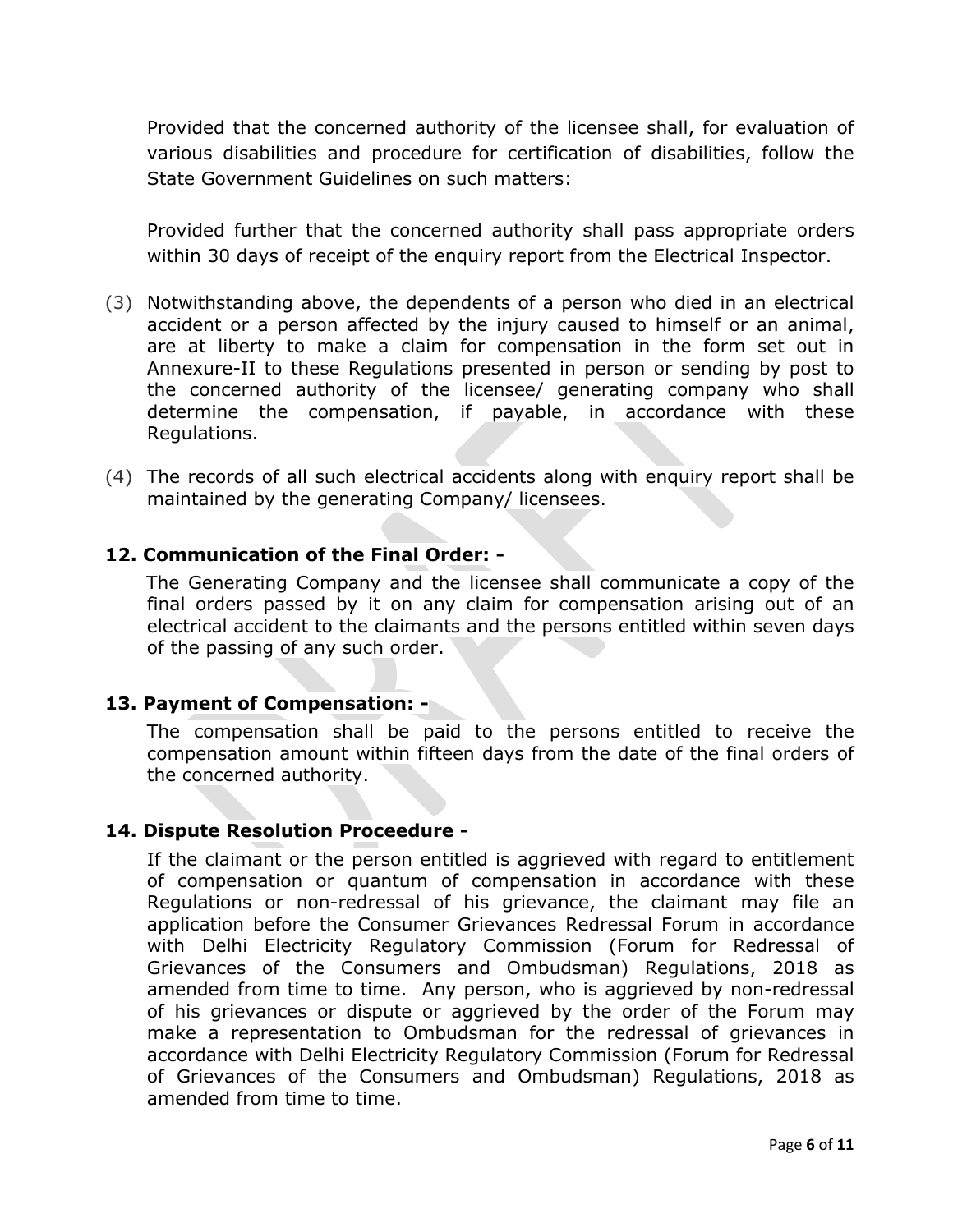## **15. Information to the Commission: -**

The generating company and the licensee shall submit to the Commission by  $15<sup>th</sup>$  of every succeeding month, the details of electrical accidents occurring within their respective jurisdiction and action taken thereon in accordance with these Regulations.

## **16. Consequence of non-compliance: -**

Non-compliance of these Regulations and contravention of any of the provisions of the statutes or the rules or regulations made thereunder concerning the subject matter of these Regulations shall be deemed to be non-compliance and contravention within the meaning of section 142 and 146 of the Electricity Act, 2003.

## **17. Assistance to dependents and victims: -**

The Generating Company and the Licensees shall ensure extending all possible assistance and help to the dependents of the deceased person or the victims of an electrical accident to the extent possible to get over the with respect to effects of such electrical accident, more particularly, medical treatment and physical rehabilitation.

## **CHAPTER - V**

### *Miscellaneous*

## **18. Residuary Provisions: -**

- (1) The provisions of these Regulations shall be in addition to and not in derogation of the provisions of any other law or rules or regulations or scheme or contract for the time being in force.
- (2) Nothing in these Regulations shall be deemed to limit or otherwise affect the inherent power of the Commission to make such orders as may be necessary to meet the ends of justice or to prevent the abuse of the process of the Commission.
- (3) Nothing in these Regulations shall debar the Commission from adopting a procedure which is at variance with any of the provisions of these Regulations, if the Commission, in view of the special circumstances of a matter or class of matters and for reasons to be recorded in writing deems it necessary or expedient.
- (4) Nothing in these Regulations shall, expressly or impliedly, debar the Commission to deal with any matter or exercise any power under the Electricity Act, 2003 for which no Regulations on the subject have been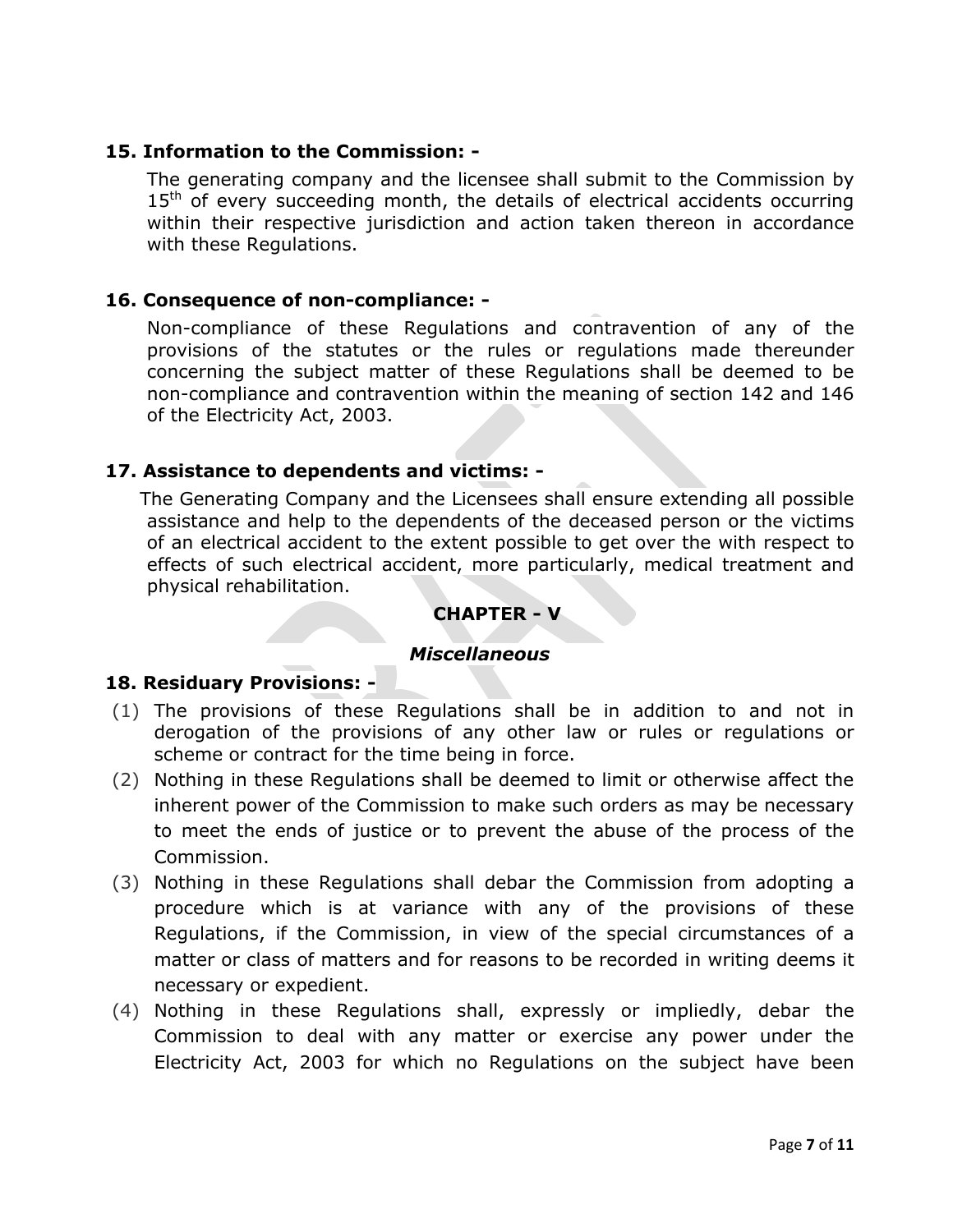framed, and the Commission may deal with such matters, powers and functions in a manner it deems fit.

- (5) Subject to the provisions of the Electricity Act, 2003 and these Regulations, the Commission may, from time to time, issue orders and practice directions in regard to the implementation of these Regulations and procedure to be followed on various matters which the Commission has been empowered by these Regulations to specify or direct.
- (6) The Commission may, at any time add, modify, delete or amend any provision of these Regulations subject to the provision of the Electricity Act, 2003.
- (7) If any difficulty arises in giving effect to any of the provisions of these Regulations, the Commission may, by general or special order, do anything not being inconsistent with the provisions of the Electricity Act, 2003, which appears to it to be necessary or expedient for the purpose of removing the difficulties.
- (8) The Commission shall have the power, for reasons to be recorded in writing and with notice to the affected parties, to dispense with the requirements of any of the clauses in these Regulations in a specific case or cases subject to such terms and conditions as may be specified.

**(Secretary)**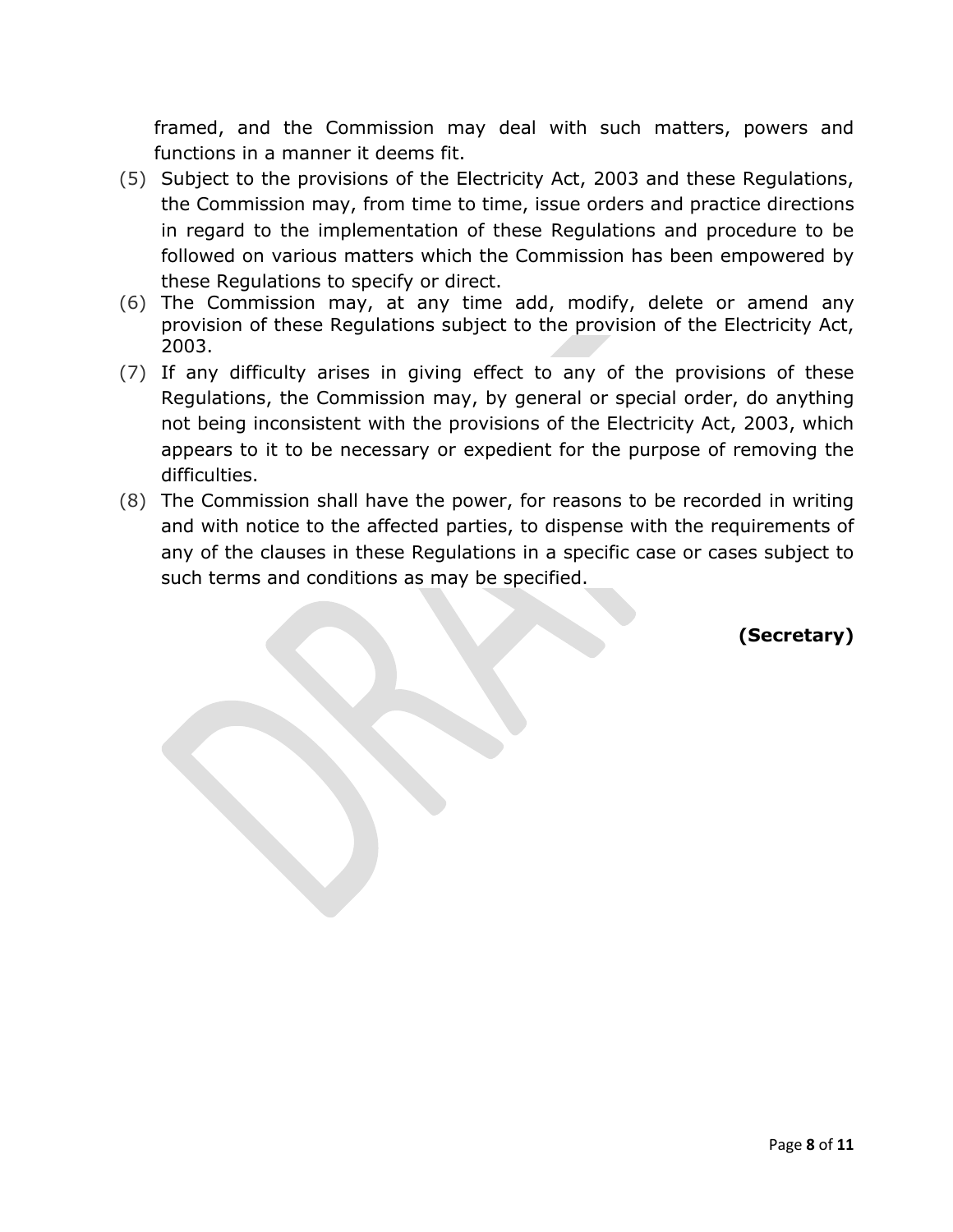# **ANNEXURE I OCCURRENCE REPORT**

- 1. Date & Time of accident:
- 2. Place of accident:
- 3. Designation of the Officer-in-charge of the Generating Company or the Licensee
- in whose jurisdiction the accident occurred:
- 4. Nature & Details of the accident:
- 5. Details of Victim(s) (Fatal/Non-Fatal):
	- (a) Human
	- (b) Animal

6. Detailed causes leading to the accident: (Use a separate sheet and attach it to this form, if needed):

7. Details of the persons who witnessed the accident: (Name, designation, address etc.,):

- 8. Action Taken:
- 9. Any other information:

**Signature** Name & Designation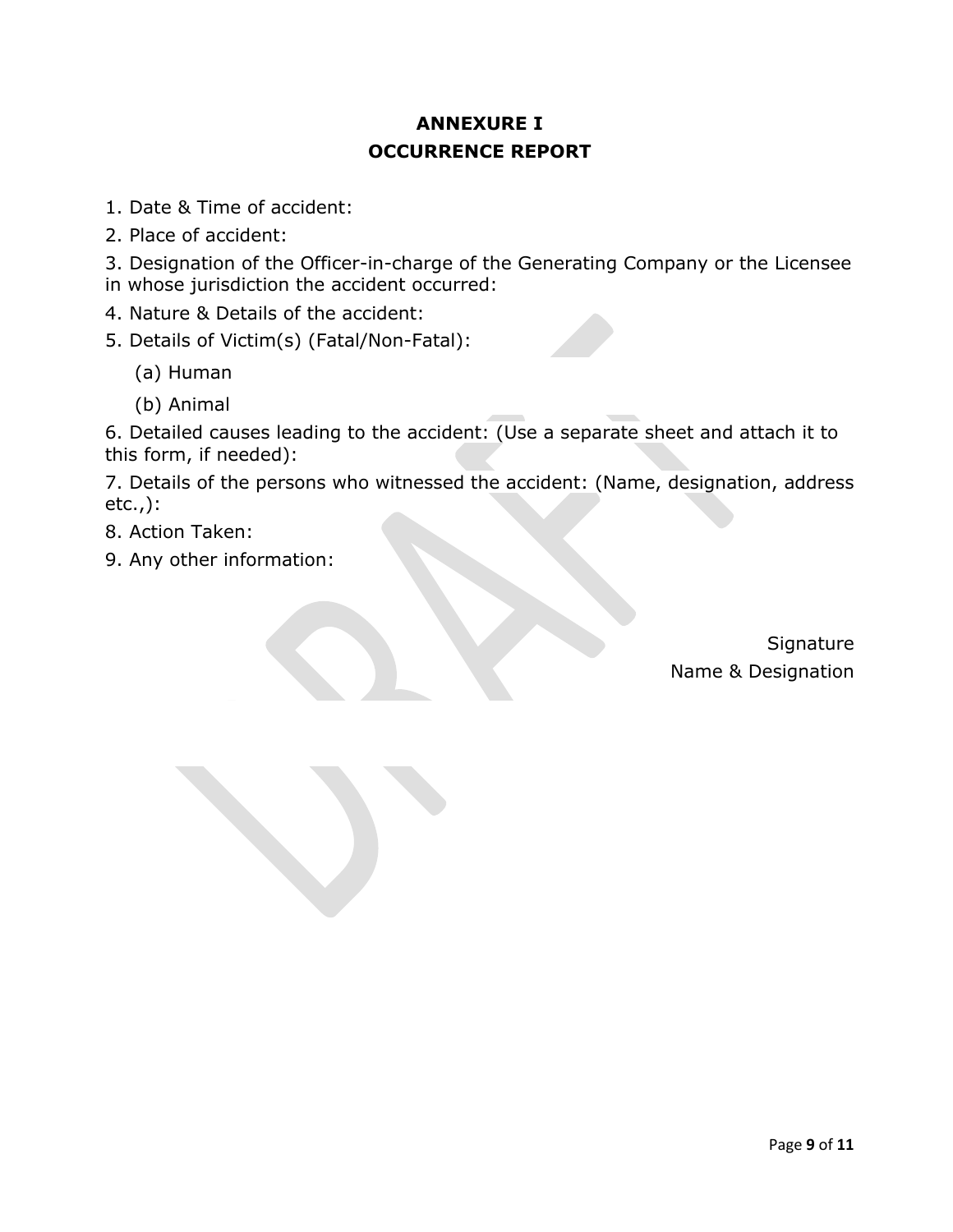## **Annexure II**

## **Claim form for Payment of Compensation**

- 1. Date & Time of accident:
- 2. Place of accident:
- 3. Details of the accident:
- 4. Details of the deceased or Injured person(s):

Name (s):

Age:

Sex:

Address:

Occupation:

5. Details of the dead or injured animal(s) Description:

Age:

Value:

- 6. In case of non-fatal accidents, details of temporary/permanent/total/partial disabilities suffered, if any: (Enclose a certificate issued by the relevant Medical Board or any competent Authority)
- 7. Details of the dependents:
- 8. Whether or not an FIR is registered by the Police:

Signature of the claimant(s)

Name of the claimant(s) Relationship with the deceased/injured/animal

## **Enclosures:**

## **For Humans: -**

- 1. Proof of identity of the claimant
- 2. A copy of the FIR
- 3. A copy of the post mortem report, if conducted
- 4. A copy of the inquest report/panchanama, if conducted
- 5. A copy of the Death certificate or wound certificate, if issued.
- 6. A copy of any photo of the deceased or injured person (after the accident), if available
- 7.Evidence of relationship with the deceased